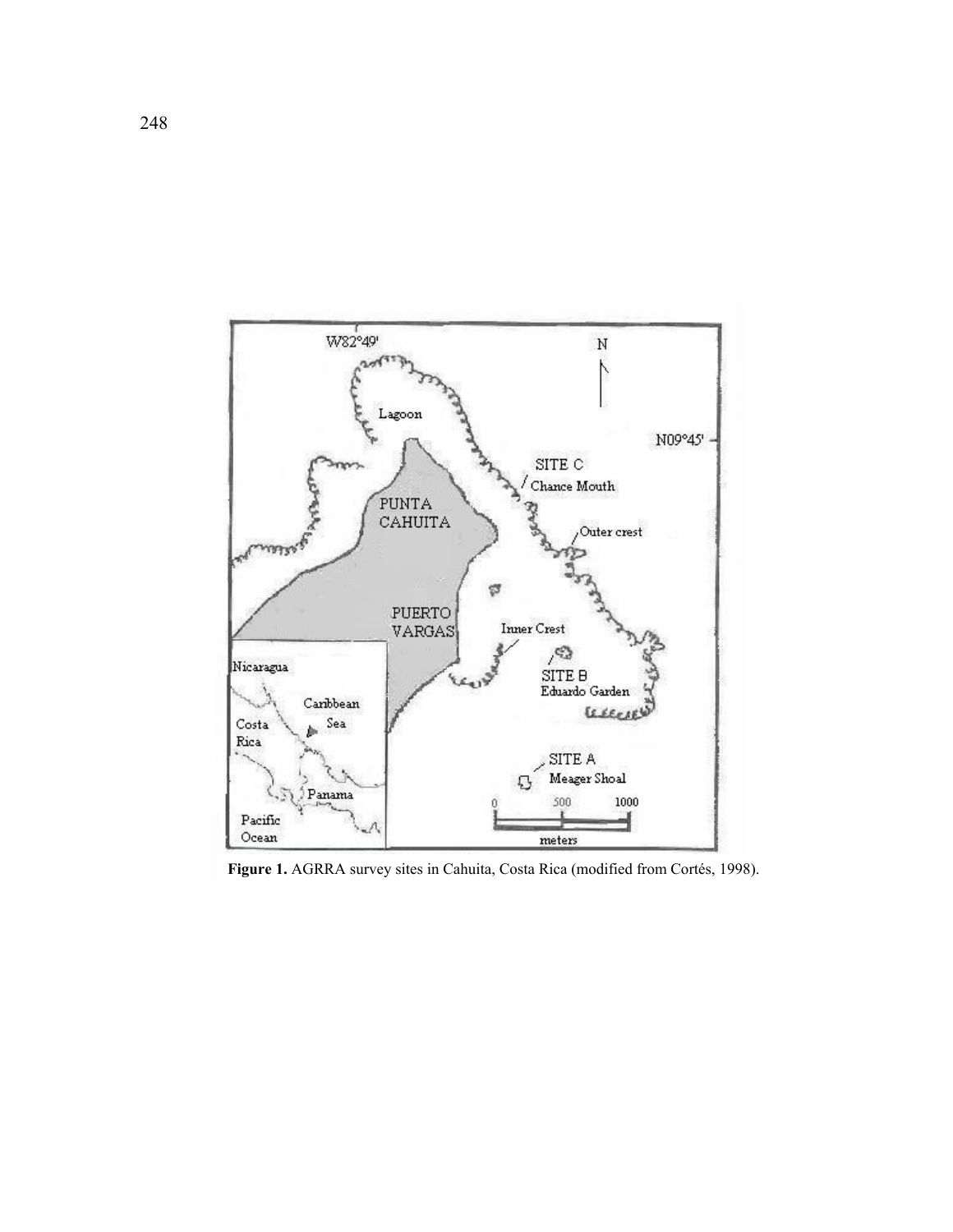## **A RAPID ASSESSMENT AT CAHUITA NATIONAL PARK, COSTA RICA, 1999 (PART 1: STONY CORALS AND ALGAE)**

#### BY

# ANA C. FONSECA  $E<sup>1</sup>$

#### **ABSTRACT**

Live stony coral cover, which has deteriorated in Costa Rica's Cahuita National Park, was 2-3% in three reefs during October 1999. About eight percent of all "large" scleractinians ( $\geq$ 25 cm in diameter) were diseased. The number of scleractinian species and the densities of recruits and *Diadema antillarum* were greatest in a carbonate hardground, where total (recent  $+$  old) partial-colony mortality of large scleractinians and macroalgal abundance were lowest. Colonies of *Acropora palmata* that were mostly dead were found only in a shallow patch reef where old partial-colony mortality was highest and where the largest corals were found. Recent partial-colony mortality was lowest in an outer fore-reef habitat. Recovery of deforested watersheds, the main source of the sediment stress in this and other reef systems on the Caribbean coast of Costa Rica, is urgently required.

### **INTRODUCTION**

 Cahuita National Park, situated 35 km south of the city of Limón, has the largest fringing reef on the Caribbean coast of Costa Rica (Cortés, 1998). Its main outer reef, situated 1 km from the coast, arcs around the northern tip of Punta Cahuita, runs southeast about 5 km, and bends inshore towards Puerto Vargas (Fig. 1). A narrow spurand-groove system reaches depths of 10 m on the outer fore reef. Several small patch reefs occur among meadows of seagrass (*Thalassia testudinum, Syringodium filiforme),*  algae, and coral fragments in a 3 m-deep lagoon shoreward of the outer reef. Several shallow carbonate hardgrounds (7-10m) are located south of the main reef and offshore of Puerto Vargas beach. A small (500 m long) inner reef is located 100 m off the north end of the beach. Stony coral cover (measured by the chain transect method) averaged 40% across this inner reef in 1981 (Cortés and Risk, 1984).

Rainfall at Cahuita averages about 300 cm/year. The nearshore current, which flows from northwest to southeast, is strong, and wave energy is high, but the tidal amplitude is low (30-50 cm) (Cortés, 1998). Stony coral growth rates and diversity are

<sup>&</sup>lt;sup>1</sup>Centro de Investigación en Ciencias del Mar y Limnología (CIMAR), Ciudad de la Investigación, Universidad de Costa Rica, San Pedro, P.O. 2060, San José, Costa Rica. Email: afonseca@cariari.ucr.ac.cr

Pp. 248-257 in J.C. Lang (ed.), Status of Coral Reefs in the western Atlantic: Results of initial Surveys, Atlantic and Gulf Rapid Reef Assessment (AGRRA) Program. Atoll Research Bulletin 496.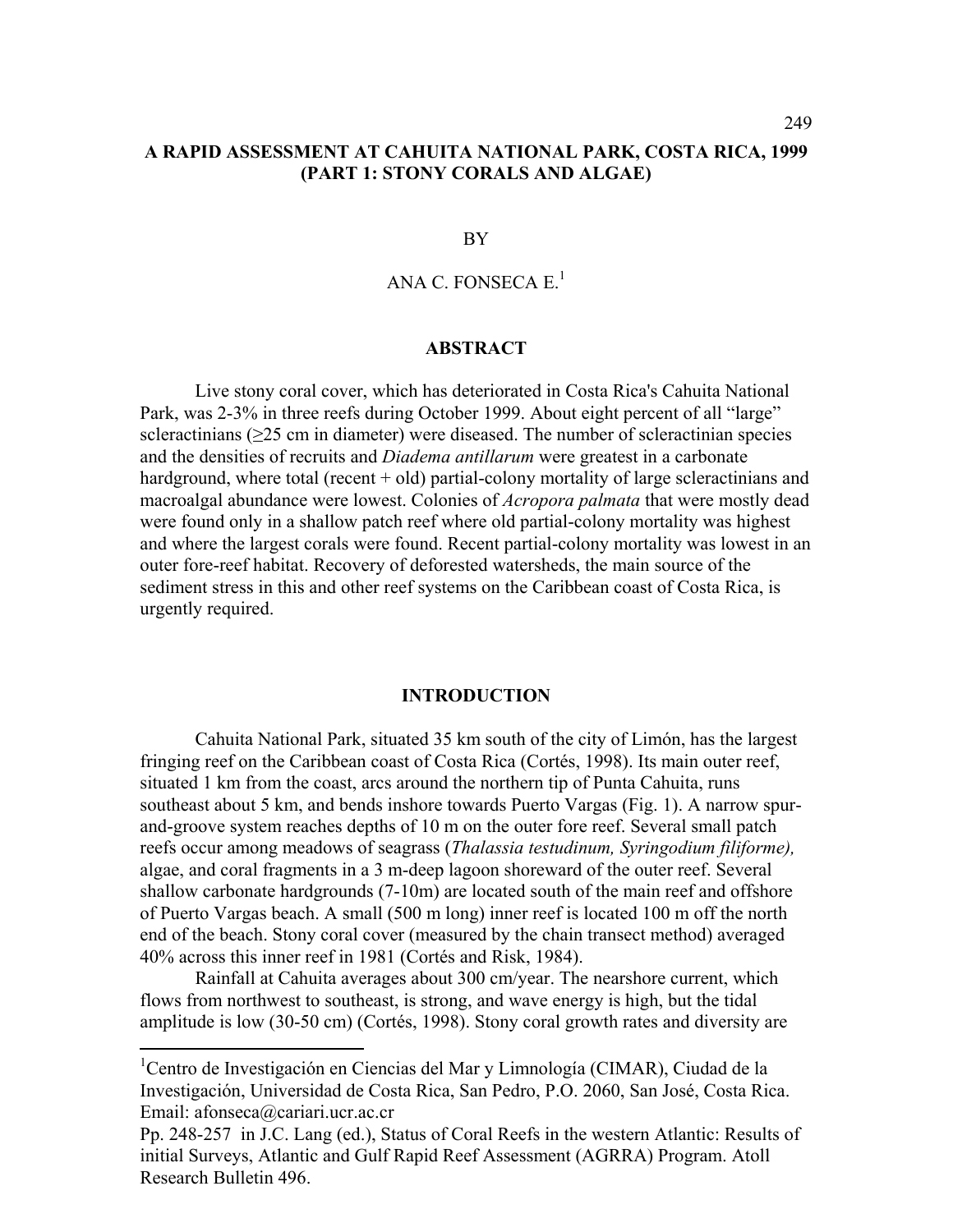low. As summarized by Cortés and Risk (1984), species inhabiting the Cahuita reefs are considered to be good sediment rejecters (e.g., *Siderastrea, Diploria*), or to have morphologies that inherently facilitate sediment removal (e.g., frondose *Agaricia agaricites*) and/or efficiently intercept light (e.g., foliacious *Porites astreoides*).

Since 1970, 600 ha of the reef have been afforded partial protection by the creation of the Cahuita National Park (Cortés and Guzmán 1985). However, deforestation of the highlands and inappropriate agricultural practices, particularly on the coastal banana plantations, had already increased the input of noncarbonate (terrigenous) sediment and other pollutants in runoff, especially from Rio La Estrella. Physical damage to the reefs from visitors (trampling, diving, and anchoring ) has also increased (Cortés, 1994). Both local inhabitants (who are allowed to fish with hook-and-line) and tourists walk through the shallow lagoon causing further disturbance to shallow habitats.

Other stressors have included the 40% mortality of stony corals, particularly *Acropora palmata* and *A. cervicornis,* during the 1983 El Niño-Southern Oscillation (ENSO) event and the near-demise of *Diadema antillarum* in 1983 and again in 1992. Shallow-water colonies of *Agaricia agaricite*s and *Porites porites* were severely impacted by the 50 cm uplift of the coastline during the 1991 Limón earthquake (Cortés, 1994). By 1993 stony coral cover had fallen to 11% in 5 m at the Caribbean Coastal Marine Productivity (CARICOMP) monitoring site on the inner reef near Puerto Vargas (Cortés, 1994) where macroalgae were reported to be smothering stony corals and possibly affecting larval settlement. More recently, mild bleaching occurred in the reefs at Cahuita in 1998 (Garzón-Ferreira et al., 2000).

The purpose of this study was to characterize and update the condition of the coral and benthic algal communities in Cahuita National Park in October 1999 at the end of the millennium using the Atlantic and Gulf Rapid Reef Assessment (AGRRA) protocol. Similar data were obtained the following year south of Cahuita close to the Panamian border in the fringing fore reef off Manzanillo, where live stony coral cover was 1.9% in 1988 (Cortés, 1992). Results of the companion fish censuses are given in Fonseca and Gamboa (this volume).

### **METHODS**

Three sites (Fig. 1) that are each considered representative of a habitat type in Cahuita National Park were strategically selected for survey by two divers.

- Meager Shoal is a circular  $10,000 \text{ m}^2$  hardground located south of the southern end of the outer reef. Seaward of Puerto Vargas beach, at an average depth of 7.0 m and about 1 km from the coast; it was chosen for its high coral diversity. The sediment that surrounds this bank is predominantly terrigenous muds and easily resuspended by currents.
- Eduardo Garden, a shallow (2 m) patch reef of  $6,060 \text{ m}^2$  in the lagoon between the outer and inner reefs, is about 200 m from the coast. Constructed of largely dead colonies of *Acropora palmata*, it is known to be in better condition than other lagoonal sites, and local guides take tourists snorkeling here. Eduardo Garden was the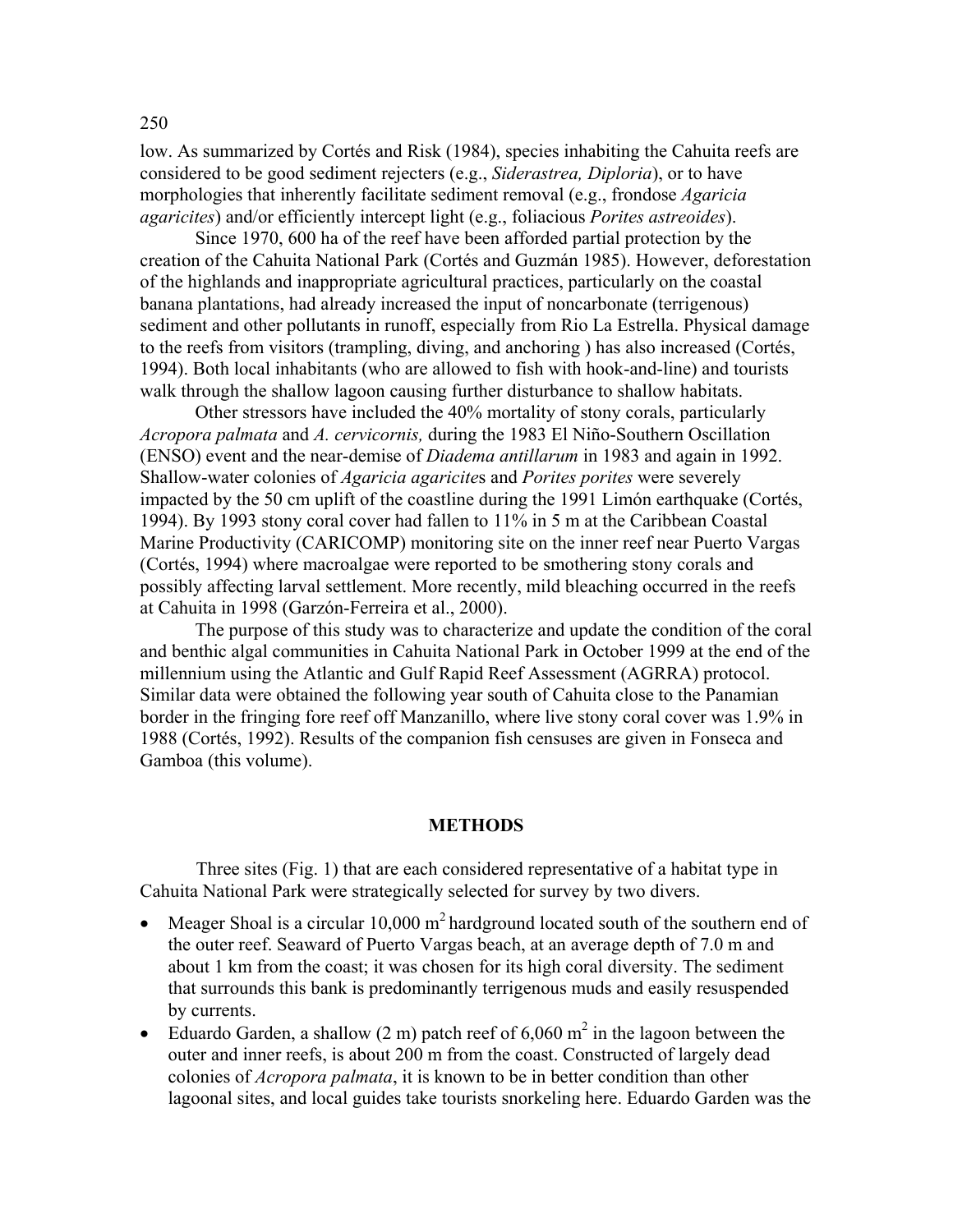"outer patch" reef in Cortés and Risk's (1985) investigation of siltation stress at Cahuita.

• Chance Mouth is a shallow  $(\sim 5.5 \text{ m})$  spur-and-groove formation in the area of maximum topographic relief in the outer fringing reef. Located about 1 km from the coast, Chance Mouth was chosen because it is adjacent to the mouth of the only natural boat channel crossing the outer reef crest. The shallow fore reef that was surveyed at similar depths (4 m) off Manzanillo is a low-relief platform.

The following modifications were made to the AGRRA Version 2.2 benthos protocol (see Appendix One, this volume). The maximum diameter of every stony coral covered by the transect line was recorded. Colonies of *Siderastrea* were only identified to genus due to difficulties with species identification in the western Caribbean. *Millepora* was not included in the surveys of individual corals. Coral sizes were measured to the nearest cm. Sediment was brushed gently off the substratum before estimating the abundance of crustose coralline algae. The abundance of sponges and other invertebrates in the algal quadrats was recorded. We used Humann (1993) for a field guide.

Species diversity (H<sup>'</sup>), equity (J) and Morisita similarity (Mi) indices, based on maximum colony diameters, were estimated for all scleractinians under the transect lines. Coral diversity indices were compared using a Student t-test.

### **RESULTS**

#### Stony Corals

The dominant "large" scleractinians  $(\geq 25 \text{ cm})$  in diameter) in the transects were *Siderastrea, Porites astreoides* and *Montastraea faveolata* in Meager Shoal, *Acropora palmata, Siderastrea* and *Diploria strigosa* in Eduardo Garden, and *Agaricia agaricites* and *Siderastrea* in Chance Mouth. Only *Siderastrea* was relatively abundant in all three sites. Species diversity differed significantly among sites (p<0.0001), being highest in Meager Shoal, which had twice as many large scleractinian taxa (eight versus four, respectively) as were present in each of the other two reefs (Table 1). The equity index was slightly higher in Eduardo Garden. The similarity of scleractinian taxa was somewhat greater between Meager Shoal and both Eduardo Garden (Mi=0.48) and Chance Mouth (Mi=0.41) than between Eduardo Garden and Chance Mouth (Mi=0.19).

Although the average density of large scleractinian corals in all three reefs was approximately 0.5 colonies/m (Table 1), the live stony coral cover (scleractinians and *Millepora*) was only 2-3%. The mean size (as maximum diameter and height) of the large corals was substantially greater in Eduardo Garden, where *A. palmata* and *Siderastrea* were especially large (Tables 2, 3), than in the other two reefs.

Recent partial-colony mortality (hereafter recent mortality), which averaged <10% in most surveyed scleractinians, was highest (mean=3%) at Meager Shoal. Estimates of old partial-colony mortality (hereafter old mortality) were more variable (~10-33%) with 34-78% of the colonies in Eduardo Garden and Meager Shoal,

Pp. 248-257 in J.C. Lang (ed.), Status of Coral Reefs in the western Atlantic: Results of initial Surveys, Atlantic and Gulf Rapid Reef Assessment (AGRRA) Program. Atoll Research Bulletin 496.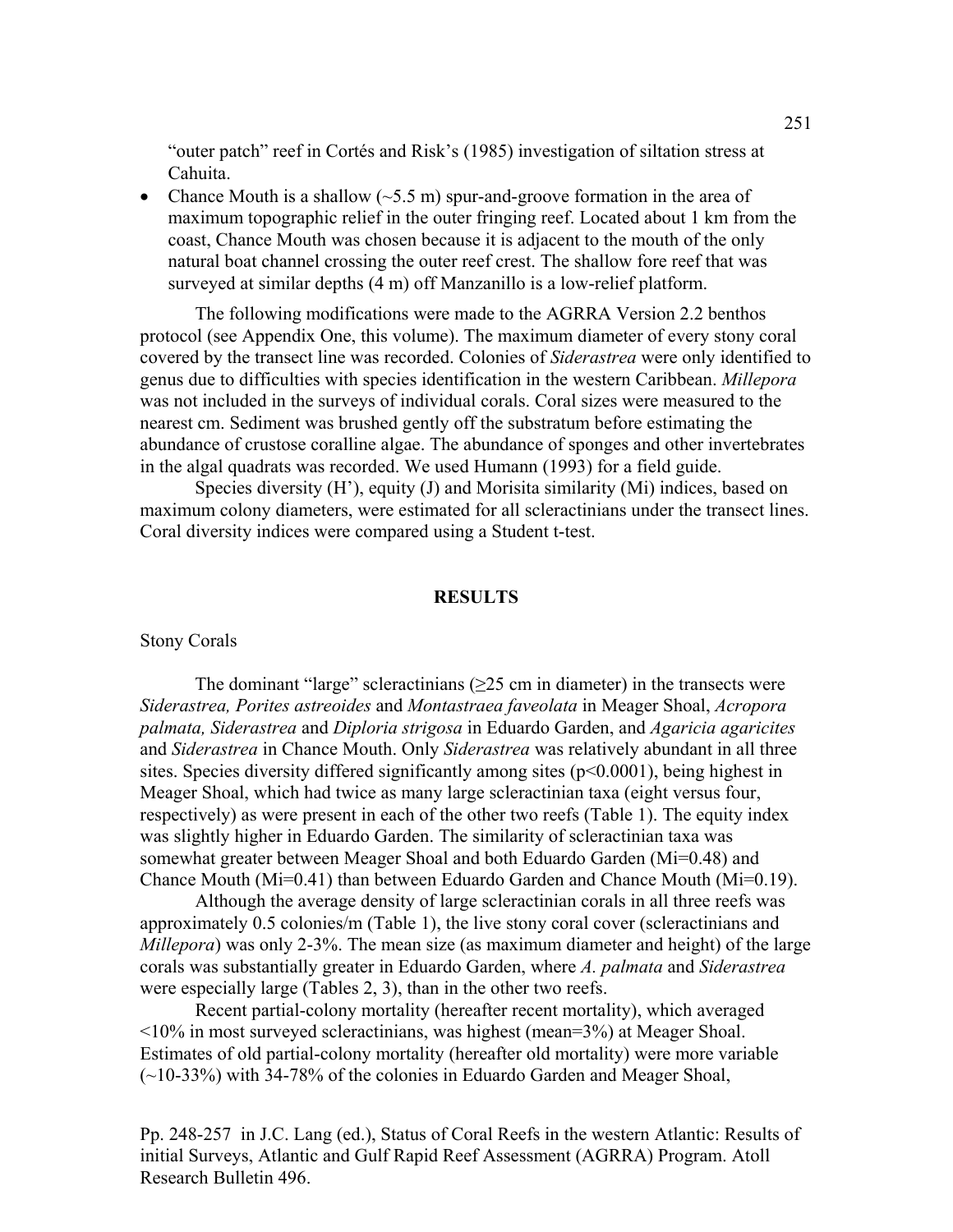respectively, having less than 10% old mortality. The highest live:dead ratio (mean=7) was found in Meager Shoal.

Bleaching was only seen in Meager Shoal, where 2% of the large scleractinians were affected (Table 2). The percentage of large colonies affected by disease varied from 7-9%. White-plague disease affected proportionately more colonies of *Siderastrea*, *P. astreoides*, *D. strigosa* and *A. agaricites* in Chance Mouth and Meager Shoal than in Eduardo Garden. Black-band disease, found only in Chance Mouth, had infected one colony of *Siderastrea*. One colony of *Diploria strigosa* that appeared to have red-band disease was recorded in Eduardo Garden. The margins of less than five percent of the live scleractinians were being conspicuously overgrown by sediment-trapping turf algae in all reefs, or by macroalgae in Eduardo Garden and Chance Mouth.

Recruitment by scleractinians, primarily *Siderastrea* (12/18 recruits), was highest in Meager Shoal (Table 4). Recruits were rare in the other two reefs: one *Siderastrea* recruit was seen in Eduardo Garden, whereas two each *Agaricia agaricites* and *Dichocoenia stokesii* had recruited in Chance Mouth.

The following year at 4 m in the Manzanillo fore reef, where the mean live stony coral cover was 1.5%, large scleractinians averaged 32 cm in diameter (Tables 1, 2). Fifteen percent (7/47) of the surveyed corals were scored as diseased, including two colonies of *Siderastrea* with circular lesions ("white spots") of unknown origin. Only one recruit of *Porites astreoides* was found during the entire survey.

### Algae and *Diadema antillarum*

Turf algae (and the cyanobacterium *Schizothrix*) constituted the predominant algal functional group in Meager Shoal (mean relative abundance  $= 67\%$ ) and were somewhat more abundant than crustose coralline algae in Eduardo Garden and Chance Mouth (Table 4). The relative abundance of macroalgae, of which the most common were *Dictyopteris, Sargassum* and *Halimeda*, varied from 14-25%. Macroalgal height and macroalgal indices (relative abundance of macroalgae x macroalgal height) were both substantially higher in Chance Mouth (means = 5.5 cm and 134, respectively) than elsewhere. Sponges and other invertebrates were less abundant in Eduardo Garden than in Chance Mouth and Meager Shoal. Tall macroalgae (mean=7.5 cm) predominated at Manzanillo in 2000 where the relative abundance of turf algae and crustose corallines were each less than 25% (Table 2).

The mean density of *Diadema antillarum* at Cahuita in 1999 was considerably greater in Meager Shoal than in the other two reefs ( $\sim 60$  versus 1-7 individuals/100 $\text{m}^2$ , respectively). *Diadema antillarum* densities in Manzanillo averaged 10 individuals/100m<sup>2</sup> in 2000.

### **DISCUSSION**

The disparity in live stony coral cover between the 1999 AGRRA transects  $\langle \langle 3 \rangle \rangle$ in three reefs) and those in the inner reef at the 5 m Caribbean CARICOMP site, which have averaged 11% since 1993 (Cortés, 1994; Fonseca, 1999, CARICOMP unpublished report), is due partially to natural differences among the reefs and partially to differing methodologies. AGRRA data are based on projected length under a line and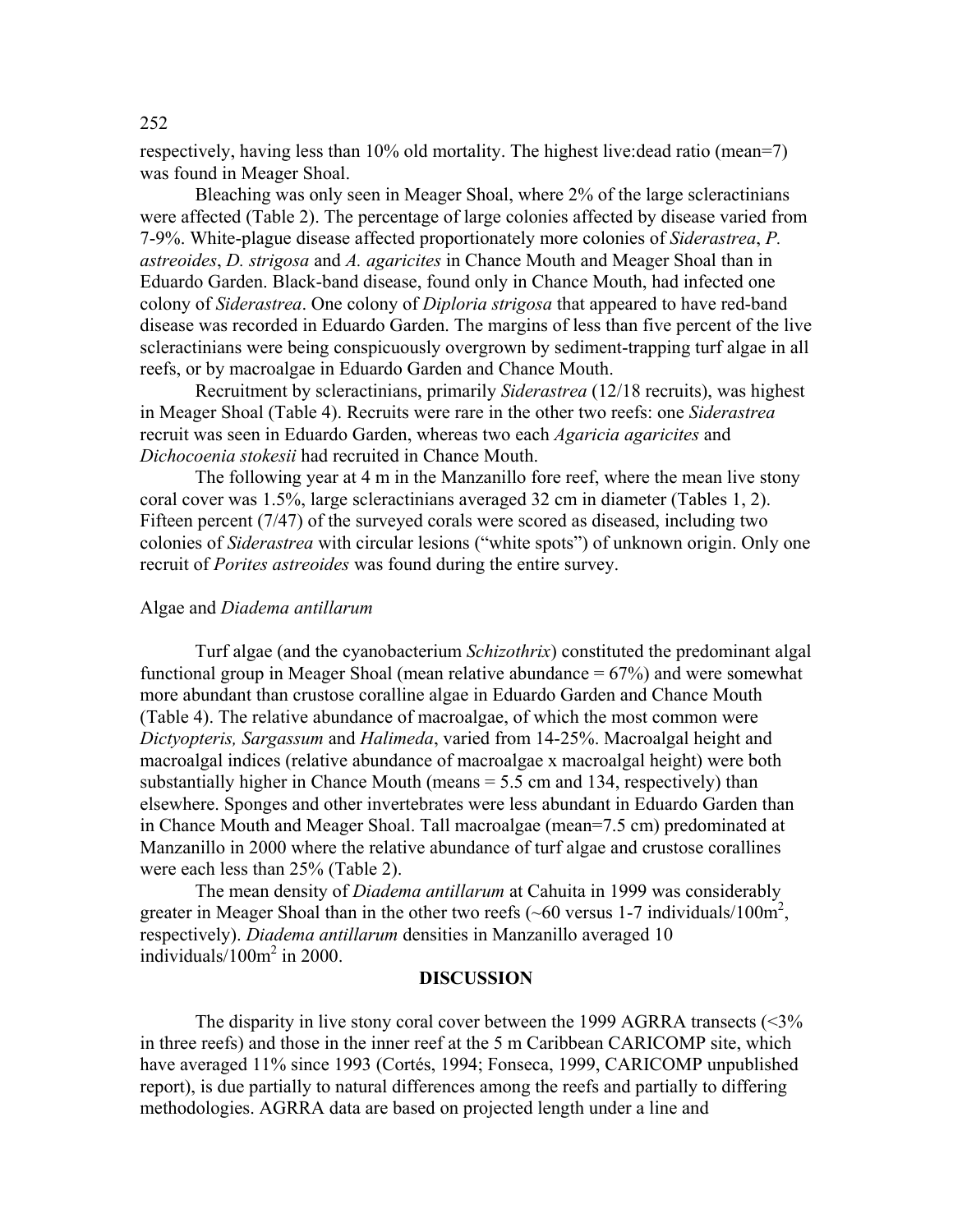underestimate cover relative to values obtained by counting chain links draped over the contours of the substratum.

Live stony coral cover off Cahuita was lowest in Meager Shoal, where large  $(\geq 25)$ cm in diameter) scleractinians were the most diverse, smallest in size, and had low partial-colony mortality values (Tables 1, 2, 3) and primarily laminar or crustose morphologies. Ambient illumination on the substratum is low: the muddy sediment surrounding the hardground is easily resuspended by currents and it is slightly deeper (7 m versus 5 m, respectively) than the mean annual vertical Secchi depth in this location (Fonseca, 1999, CARICOMP unpublished report). The bleached scleractinians found here in 1999 probably represented colonies that, due to the chronically low-light levels, had not yet recovered from the mild bleaching event the previous year. The slightly higher values of live coral cover (Table 1) as well as the more robust morphologies of the dominant scleractinians in Eduardo Garden and Chance Mouth may be related to their shallower and more highly illuminated locations. Eduardo Garden and Chance Mouth are surrounded by sandy, autochthonous sediment which presumably also contains fewer pollutants (see Cortés, 1994) than the riverine muds that are more likely to accumulate in Meager Shoal.

The high percentage of colonies with signs of active disease (7-9% at Cahuita in 1999; 15% at Manzanillo in 2000), coupled with the low cover of live stony corals in these Caribbean reefs, is of great concern. Estimates of recent partial mortality for large scleractinians were low in both years (0.5-3%). However, as exposed skeletal surfaces are rapidly covered with sediment and/or overgrown by algae (personal observations), snapshot assessments of recent mortality, as employed in the AGRRA benthos protocol, are likely to underestimate the magnitude of recent soft tissue loss in Costa Rica's coastal scleractinians. Old (and total) partial-mortality values were also fairly low (<20%) in all but Eduardo Garden, which had a higher proportion of large scleractinians (*Acropora palmata* and *Diploria strigosa*) that were mostly or entirely dead. Given its shallow location in the lagoon, some of these corals may have died during the 1983 ENSO event; alternatively, the *A. palmata* may have been infected by white-band disease, as seen elsewhere throughout the Caribbean (Aronson and Precht, 2001).

Pp. 248-257 in J.C. Lang (ed.), Status of Coral Reefs in the western Atlantic: Results of initial Surveys, Atlantic and Gulf Rapid Reef Assessment (AGRRA) Program. Atoll Research Bulletin 496. Densities of *Diadema antillarum* are still much lower than were found in Cahuita during the late 1970's and early 1980's (Cortés, 1994). Nevertheless, individuals were reasonably common in Meager Shoal (Table 4), where several *Diadema* were seen spawning and where they appeared to exert more control on benthic macroalgae than in the two other surveyed reefs. However, it is also likely that benthic algal productivity in this hardground is limited by the dim ambient illumination. Crustose coralline algae and macroalgae were relatively more abundant in Eduardo Garden and Chance Mouth, where *Diadema* was comparatively rare (Table 4). Less fishing occurs in these two reefs, yet their larger populations of herbivorous fishes (Fonseca and Gamboa, this volume) appear less effective at consuming macroalgae (Hughes et al., 1987; Hughes, 1994) than the *Diadema* in Meager Shoal. In Chance Mouth, where the higher surge and wave action may inhibit feeding by herbivorous fishes (Hay, 1981), the macroalgae were taller and the macroalgal index (a proxy for biomass) was correspondingly higher. *Diadema* were also scarce and reef fishes were far less abundant in Manzanillo in 2000 than in Chance Mouth in 1999 (Fonseca and Gamboa, this volume). Macroalgae were more abundant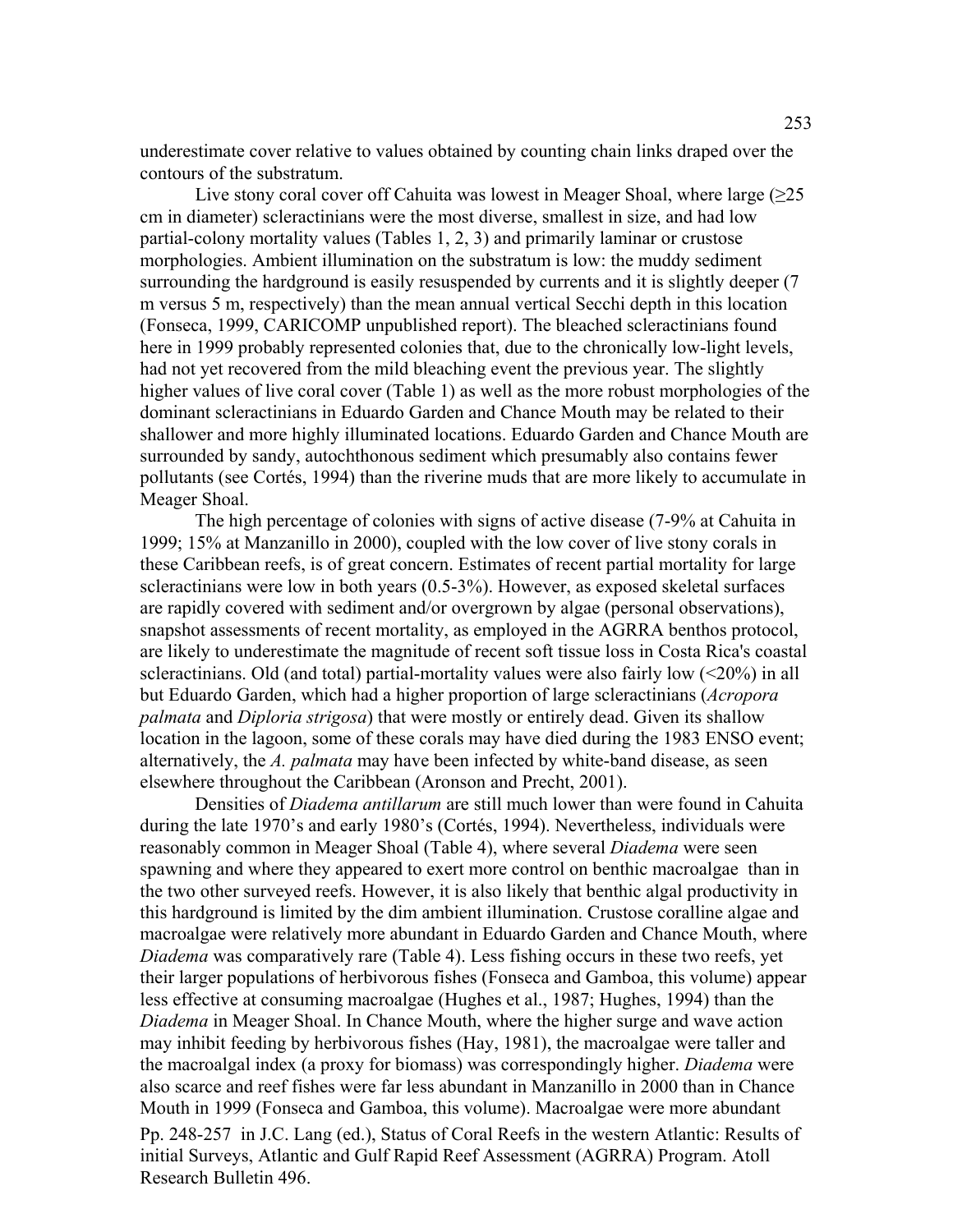and larger here than had been found the previous year in Cahuita. Hence coral reefs that are currently in poor condition are not restricted to Cahuita National Park.

Between 1993 and 1999, suspended particulate matter increased from 9 mg/l to about 20 mg/l at monitoring sites in the Cahuita National Park, including Meager Shoal and Eduardo Garden (Cortés, 1994; Fonseca, 1999, CARICOMP unpublished report), which doubtless is contributing to the continued low stony coral cover and low diversity of this reef system. Watershed owners must be encouraged to conscientiously and consistently follow the national regulation which requires a 50 m wide forested buffer along the rivers to ensure good water quality and improve conditions in coastal aquatic ecosystems. Moreover, as Cortés and Murillo (1985) have noted, "Coherent units of reefs and terrestrial environs must be considered when establishing a marine park or reserve. Watershed of rivers near the reef must be included in the protected area."

### **ACKNOWLEDGMENTS**

I would like to thank the Akumal Workshop presenters for training in the AGRRA protocols. The AGRRA Organizing Committee facilitated my participation in the Akumal and Miami workshops as described in the Forward to this volume. I really appreciate the help of Justo López, Marta Coll and Odalisca Breedy in the field. I also thank the Centro de Investigación en Ciencias del Mar y Limnología (CIMAR) for providing me with field equipment. And finally, I thank Dr. Jorge Cortés for delegating this task to me, for some funding from his own projects (US-AID-CDR, Project TA MOU-97-C14015) and for reviewing the manuscript.

### **REFERENCES**

Aronson, R.B., and W.F. Precht

 2001. Evolutionary paleoecology of Caribbean coral reefs. Pp. 171-233. In: W.D. Allmon and D.J. Bottjer (eds.), *Evolutionary Paleoecology: The Ecological Context of Macroevolutionary Change,* Columbia University Press, New York.

Cortés, J.

 1992. Los arrecifes coralinos del Refugio Nacional de Vida Silvestre Gandoca-Manzanillo, Limón, Costa Rica. *Revista de Biología Tropical* 40:325-333.

Cortés, J.

 1994. A reef under siltation stress: a decade of degradation. Pp. 240-246. In: R.N. Ginsburg (compiler) *Global Aspects of Coral Reefs – Health, Hazards, and History*, *1993*. Rosenstiel School of Marine and Atmospheric Science, University of Miami, Miami.

Cortés, J.

 1998. Cahuita and Laguna Gandoca, Costa Rica. Pp. 107-113 In: Kjerfve, B. (ed.), CARICOMP*. Caribbean coral reef, seagrass and mangrove sites*. Coastal region and small island papers, 3, UNESCO, Paris.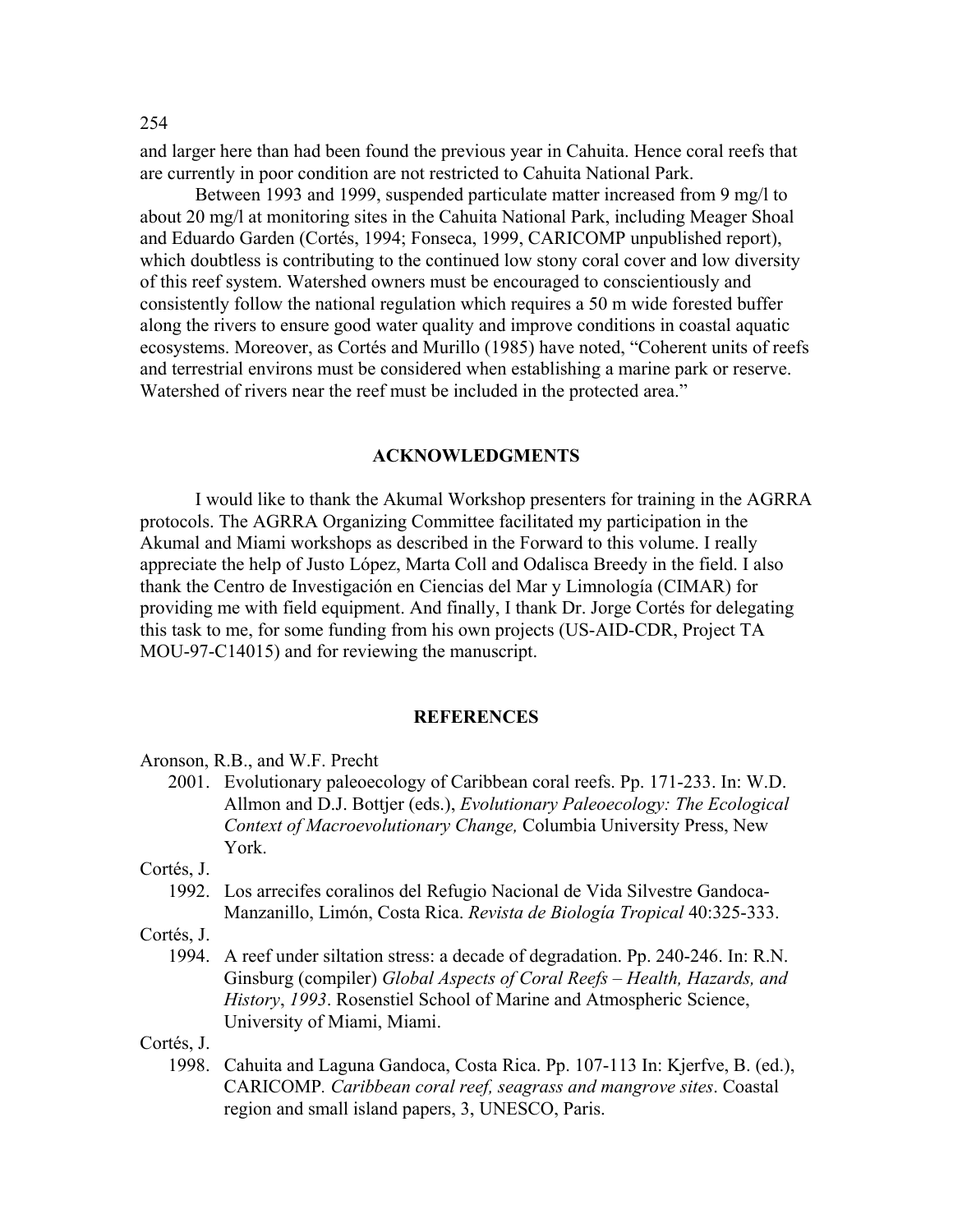Cortés, J., and M.M. Murillo

1985. Reefs under mud. In: *Symposium on Endangered Marine Animals and Marine Parks*, Paper 50. Marine parks, Cochin, India 1:487-490.

Cortés, J., and M.J. Risk

 1984. El arrecife coralino del Parque Nacional Cahuita, Costa Rica*. Revista de Biología Tropical* 32:109-121.

Garzón-Ferreira, J., J. Cortés, A. Croquer, H. Guzmán, Z. Leão, and A. Rodriguez-Ramírez

 2000. Status of coral reefs in southern tropical America: Brazil, Colombia, Costa Rica, Panama and Venezuela. Pp: 331-348. In: C. Wilkinson (ed.), *Status of Coral Reefs of the World: 2000*. Australian Institute of Marine Science. Cape Ferguson, Queensland and Dampier, Western Australia.

Hay, M.E.

 1981. Herbivory, algal distribution, and the maintenance of between-habitat diversity on a tropical fringing reef. *American Naturalist* 118:520-540.

Hughes, T.P.

- 1994. Catastrophes, phase shifts, and large-scale degradation of a Caribbean Coral Reef. *Science* 265:1547-1551.
- Hughes, T.P., D.C. Reed, and M.J. Boyle
	- 1986. Herbivory on coral reefs: community structure following mass mortalities of sea urchins. *Journal of Experimental Marine Biology and Ecology* 113:39-59.

# Humann, P.

 1993. *Reef coral identification: Florida, Caribbean, Bahamas.* New World Publications, Inc., Jacksonville, FL, 239 pp.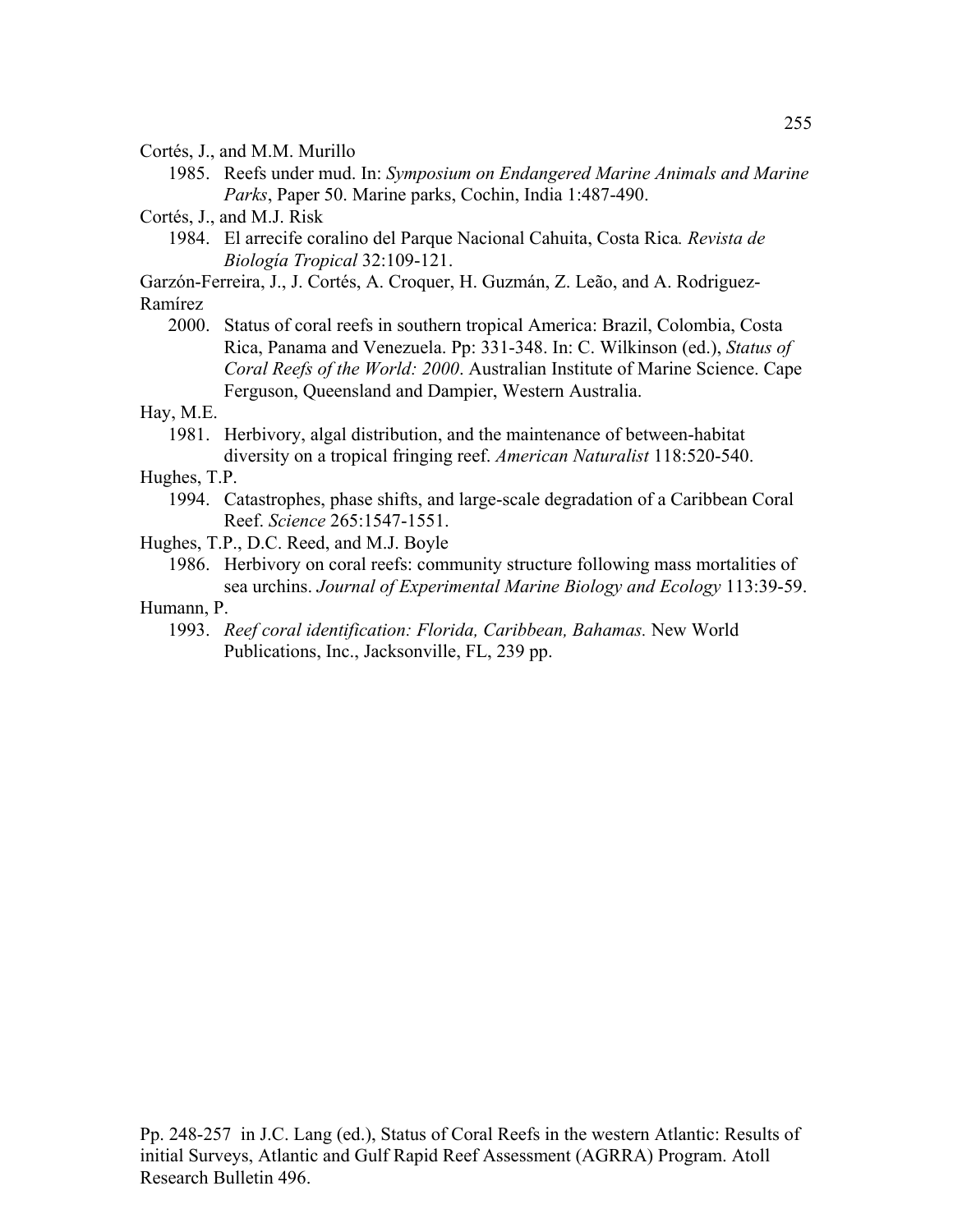256

Table 1. Site information for AGRRA stony coral and algal surveys in Cahuita and Manzanillo, Costa Rica.

| Site name         | Site | Reef type                     | Latitude           | Longitude          | Survey                     | Depth          | Benthic               | $\geq$ 25 cm                                   | % live stony                   |       | All scleractinians |       |                           |
|-------------------|------|-------------------------------|--------------------|--------------------|----------------------------|----------------|-----------------------|------------------------------------------------|--------------------------------|-------|--------------------|-------|---------------------------|
|                   | code |                               | $(^{\circ}$ ' " N) | $(^{\circ}$ ' " W) | date                       | (m)            | transects<br>$^{(#)}$ | stony<br>corals<br>$(\frac{\#}{10} \text{ m})$ | coral cover<br>$(mean \pm sd)$ | $S^1$ | $N^2$              | $H^3$ | $\mathbf{r}$ <sup>4</sup> |
| Cahuita           |      |                               |                    |                    |                            |                |                       |                                                |                                |       |                    |       |                           |
| Meager Shoal      | A    | Carbonate<br>bank             | 9 43 50            | 82 48 32           | Oct 7 1999                 | 7.0            | 10                    | 5                                              | $2.0 \pm 1.0$                  | 8     | 2052               | 1.9   | 0.6                       |
| Eduardo Garden    | B    | Lagoonal<br>patch reef        | 9 4 4 3 0          | 82 48 30           | Oct 22 1999                | 2.0            | 10                    | 4.5                                            | $3.0 \pm 1.0$                  | 4     | 3730               | 1.6   | 0.8                       |
| Chance Mouth      | C    | Fore-reef<br>spur $\&$ groove | 9 45 00            | 82 48 35           | Oct 22 1999                | 5.5            | 10                    | 4.5                                            | $3.0 \pm 1.0$                  | 4     | 2823               | 1.4   | 0.7                       |
| <b>Manzanillo</b> | D    | Fore-reef<br>platform         | 9 38 22            | 82 39 13           | Oct 4 2000,<br>Oct 11 2000 | $\overline{4}$ | 10                    | 4.7                                            | $1.5 \pm 0.5$                  |       |                    |       | ۰                         |

 ${}^{1}S$  = species number

 $2^2N = \text{sum of maximum diameters}$ <br> $3^3H' = \text{linear species diversity index, based on } N$ 

 $4J$  = species equity index

|  | Table 2. Size and condition (mean $\pm$ standard deviation) of all stony corals ( $\geq$ 25 cm diameter), by sites in Costa Rica. |  |  |  |  |
|--|-----------------------------------------------------------------------------------------------------------------------------------|--|--|--|--|
|  |                                                                                                                                   |  |  |  |  |

| Site name      | Stony corals |                  | Partial-colony mortality (%) |               |                | Dead          | Stony corals $(\% )$ |                  |              |          |                    |
|----------------|--------------|------------------|------------------------------|---------------|----------------|---------------|----------------------|------------------|--------------|----------|--------------------|
|                | #            | Diameter<br>(cm) | Height<br>(cm)               | Recent        | Old            | Total         | ratio                | Standing<br>dead | Bleached     | Diseased | Other <sup>1</sup> |
| Cahuita        |              |                  |                              |               |                |               |                      |                  |              |          |                    |
| Meager Shoal   | 49           | $44.5 \pm 28.0$  | $17.5 \pm 27.0$              | $3.0 \pm 9.5$ | $9.5 + 15.0$   | $12.5 + 24.5$ | 7.0                  | $\theta$         | 2.0          | 8        | 4.0                |
| Eduardo Garden | 44           | $86.5 \pm 58.5$  | $53.5 + 37.0$                | $1.5 + 6.4$   | $33.0 + 31.2$  | $34.5 + 37.6$ | 1.9                  | 7.0              | $\mathbf{0}$ |          | 4.5                |
| Chance Mouth   | 45           | $62.5 \pm 72.5$  | $19.0 \pm 19.5$              | $0.5 \pm 1.5$ | $20.0 + 21.0$  | $21.0 + 22.5$ | 3.8                  | $\theta$         | $\mathbf{0}$ | 9        | 4.5                |
| Manzanillo     |              | $31.5 \pm 30.0$  | $10.1 \pm 11.0$              | $3.0 + 7.5$   | $9.5 \pm 15.5$ | $13.0 + 22.8$ | 6.8                  | 0                | $\mathbf{0}$ | 15       | $\mathbf{0}$       |

 $1$ Other = demosponges and other invertebrates